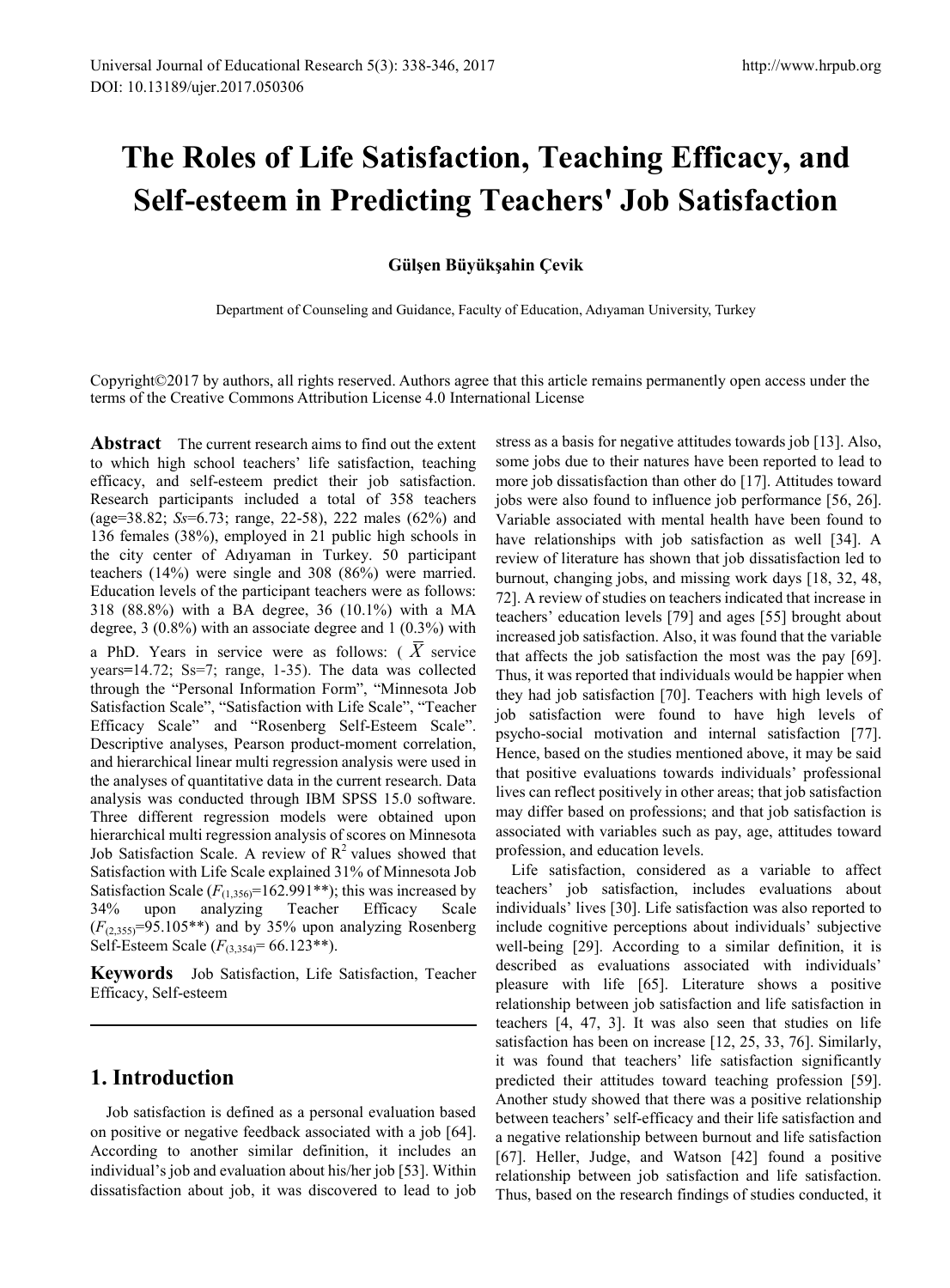may be said that there is a relationship between job and life satisfaction and positive or negative perceptions of individuals' lives can affect their job lives. Thus, it can be said that teachers' evaluations of their own lives may reflect not only on their lives but also their job performance and communication with teachers, students, administrators, and parents.

The concept of efficacy as a predicting variable in the current research is explained within Bandura's theory [6] of social learning. Teacher self-efficacy is defined as teacher's perception of motivating students to learn [68]. In another definition, it is described as beliefs that facilitate teacher's learning about students [38]. Küçükahmet [52], included five basic characteristics in his definitions of teaching efficacy: teacher's personal characteristics, academic competencies, world knowledge, professional attitudes, and professional competence. A review of studies on teacher efficacy indicates that most studies were conducted with pre-service teachers and research with teachers was limited [1, 73, 75, 45, 41, 78]. In a similar study, Demirtaş, Cömert, and Özer [28] found a positive relationship between self-efficacy and attitudes toward profession in pre-service teachers. In another similar research, Bümen and Ercan-Özaydın [15] found that pre-service teachers' beliefs about teacher self-efficacy significantly increased based on grade-levels. Yeşil [74] revealed that teachers were incompetent in using the teaching materials. Bielicki [9] found that perceptions of classroom management, associated with teacher efficacies, were effective on job satisfaction. In a similar study, teacher efficacy significantly predicted job satisfaction [35].Teacher efficacy was found to be effective on job satisfaction in similar studies [58, 19, 50]. Thus, based on a review of conducted studies, it may be said that teacher efficacy (personal characteristics, academic and professional competencies, world knowledge, etc.) may be significantly effective on job satisfaction. It may also be said that teachers who consider themselves competent may have high job satisfaction. Hence, it may be said that teacher efficacy can be a significant variable in increasing teachers' job satisfaction.

Another variable, effective on job satisfaction in the current research, was self-esteem. Rosenberg [60] described self-esteem as individuals' positive and negative self-perception. Coopersmith [23], on the other hand, defined self-esteem as individual's consideration of his/her own self as competent and important as well as perceiving oneself as successful and valuable. Studies conducted showed that individuals with high scores of self-esteem had self-control [63], higher scores of psychological soundness [46], and higher-level variables such as life satisfaction and happiness levels [7] and they were more optimistic [54]. Individuals with low-levels of self-esteem were found to be pessimistic about their future and to have negative thoughts [21]. Thus, it can be said that self-esteem has an important role in an individual's life and high-level self-esteem reflects positively on many variables. In addition, studies conducted

showed that employees with high-level self-esteem had high-level job satisfaction [43, 10, 11, 57, 40]. In a similar study, Balkar [5] showed that teaching faculty with high levels of self-esteem had high-level job satisfaction and low-level burnout. A review of studies conducted showed a positive relationship between self-esteem and job satisfaction. Particularly teachers' self-esteem is considered important because self-esteem and professional awareness of teachers to educate future generations will positively affect their job satisfaction. It can be said that teachers with high-level job satisfaction will be able to better communicate with students, parents, and administrators and they will be more successful in their social and academic lives.

In order for the teachers, with an important share in the development within communities, to be in modern and self-renewing educational systems, life satisfaction, self-efficacy, and self-esteem are considered influential on educational activities, work performance, and job satisfaction. The variables influential on teachers' job satisfaction are considered to affect both the teacher-student and the teacher-parent communication as well as the collaboration. Adiyaman is a city in Turkey, a membership candidate for the European Union (EU). Thus, education has been reported to be a stimulator of development in economics, politics, social, and cultural spheres in Turkey. However, it was seen that sources were not adequately allocated for education expenses among EU countries. As all other public institutions, education is also based on a central management in Turkey. In European Union countries, education management is local: cities, local administrations, and schools are largely authorized to make decisions. In Turkey, both education budget and the rate of schooling are on lower levels than those in EU countries and the class sizes in schools are larger than those in EU schools. Teacher work days in a week are around the same amount compared with EU countries [90]. Thus, it is thought that the current research on the factors impacting job satisfaction of teachers employed in high schools in a city in Turkey may facilitate comparison with those in other countries.

Teachers have the most important role in conducting educational activities within the basic structure of education system. Therefore, any variable to affect teachers' job satisfaction may also influence educational activities. Thus, it is considered important to reveal the variables that affect teachers' job satisfaction. Also, the current research is considered necessary and important in terms of providing interventional services in the case of low-level job satisfaction.

#### **1.1. The Purpose of the Study**

The current research aims to find out the extent to which high school teachers' life satisfaction, teaching efficacy, and self-esteem predict their job satisfaction. The following research questions were put forward based on this purpose: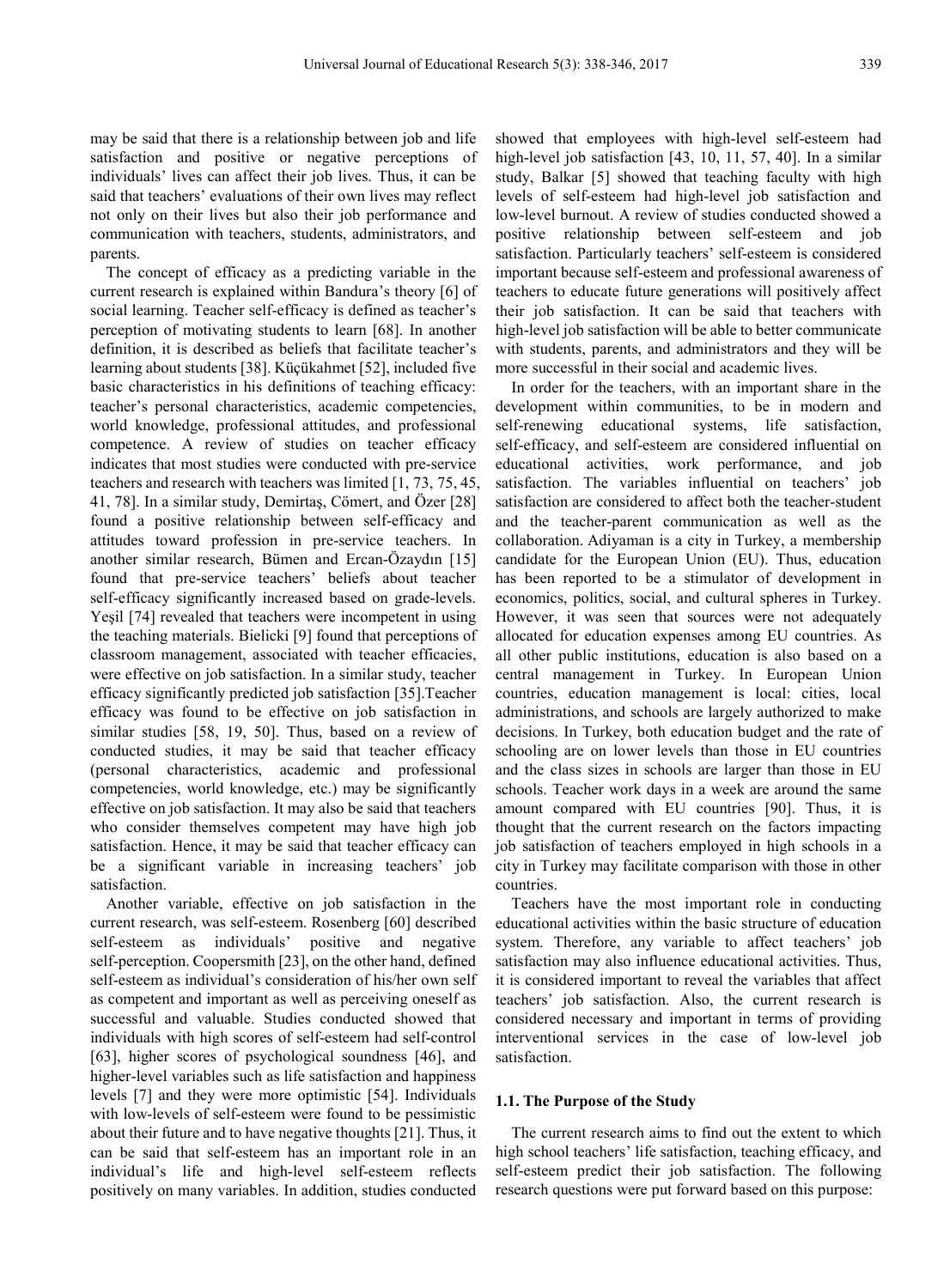- To what extent does teachers' life satisfaction predict their job satisfaction?
- To what extent does teachers' efficacy predict their job satisfaction?
- To what extent does teachers' self-esteem predict their job satisfaction?

#### **1.2. Limitations**

Minnesota Job Satisfaction Questionnaire, Satisfaction with Life Scale, Teacher Efficacy Scale, and Rosenberg Self-Esteem Scale were used in the current study. Thus, the current research is limited to the characteristics measured by these instruments. The research participants included 358 teachers employed in high schools in the city of Adiyaman. To be able to generalize the findings, the current study should be repeated in different places in Turkey and around the world.

## **2. Methods**

The current research is a predictive study based on a descriptive relational survey model. According to Heppner, Wampold, and Kivlighan [92], relational designs are used for studying the relationships between two or more variables. Descriptive research focuses on describing phenomenon as it is. Survey studies are widely used in the field of education. Researchers study relationships among variables in order to better understand them. A study on relationships and associations is often called an associational research [91]. The current research aimed to study the extent to which life satisfaction, teacher efficacy, and self-esteem of teachers employed in a high school predicted their job satisfaction.

#### **2.1. Participants**

Research participants included a total of 358 teachers (age=38.82; *Ss*=6.73; range, 22-58), 222 males (62%) and 136 females (38%), employed in 21 public high schools in the city center of Adıyaman in Turkey. 50 participant teachers (14%) were single and 308 (86%) were married. Education levels of the participant teachers were as follows: 318 (88.8%) with a BA degree, 36 (10.1%) with a MA degree, 3 (0.8%) with an associate degree and 1 (0.3%) with a PhD. Years in service were as follows: ( *X* service years**=**14.72; Ss=7; range, 1-35). Adiyaman is a city in the eastern part of Turkey and, as in all other cities, education administration is based on centralization. Thus, because education is provided centrally and publicly, except environmental and geographical differences, working conditions in Turkey may be considered similar.

#### **2.2. Instruments**

#### 2.2.1. Minnesota Job Satisfaction Scale (MJSS)

MJSS, developed by Weiss, Dawis, England ve Lofquist

[71], was adapted into Turkish language by Baycan (1985). MJSS is a Likert-type scale with 20 items calculating Internal, External, and General Satisfaction scores. General Satisfaction scores were used in the current research. General Satisfaction scores are found by dividing the item total into 20. The top score to be obtained on the scale is 100 and the lowest score is 20. The scale Cronbach's alpha value was found as 0.77. Sat's (2011) study showed that the rate of variance explained upon MJSS factor analysis was 0.65 and it had a negative relationship with Maslach Burnout Inventory. Baycan [7] and Sat [62] concluded in their studies that the scale was valid and reliable.

#### 2.2.2. Satisfaction with Life Scale (SWLS)

Satisfaction with Life Scale was developed in order to investigate the satisfaction that individuals perceive in their lives. The scale, consisting of total 5 items, is a single-dimension scale. The scale has a 7-point structure with 1 = Never Satisfying, 2 = Not Satisfying, 3 = Somewhat Not Satisfying, 4= neither Satisfying nor Not Satisfying, 5= Somewhat Satisfying, 6= Satisfying, and 7= Very Satisfying. The scale was adapted into Turkish language by Köker [51]. Face validity technique was used for the scale validity study. Upon item analysis for the scale, correlations between scores obtained on each item and the total scores was considered adequate. Scale reliability study showed that test-retest reliability was r= .85 and item-test correlations were between .71 and .80. All items on the scale were positive.

#### 2.2.3. Teacher Efficacy Scale (TES)

Teacher Efficacy Scale, developed by Gibson and Dembo [37] to define the competencies of teaching profession and later reviewed by Guskey and Passaro [38], was used in the current research. The scale, adapted into Turkish language by Diken [31], consists of 16 Likert-type items. The lowest score on the scale is 16 and the highest score is 80. High total score indicates high teacher efficacy and low score obtained on the scale means low teaching efficacy. The scale includes 7 positive and 9 negative items. Internal consistency coefficient of the items that make up the scale was analyzed through Cronbach's alpha test and it was found as .71. Based on this, the scale can be considered valid and reliable.

#### 2.2.4. Rosenberg Self-Esteem Scale (RSES)

Rosenberg Self-Esteem Scale is a generally valid scale used in many studies in different countries today. The scale was developed by Rosenberg [60]. The total scale score ranges between 10 and 40. Self-esteem increases as the total increases. The validity and reliability studies for the scale, adapted into Turkish language by Çuhadaroğlu [24], were conducted and the validity of the self-esteem category was tested. In evaluations through psychiatry interviews, students' self-esteem was put into three groups such as high, medium, and low, based on views of their own self. The relationships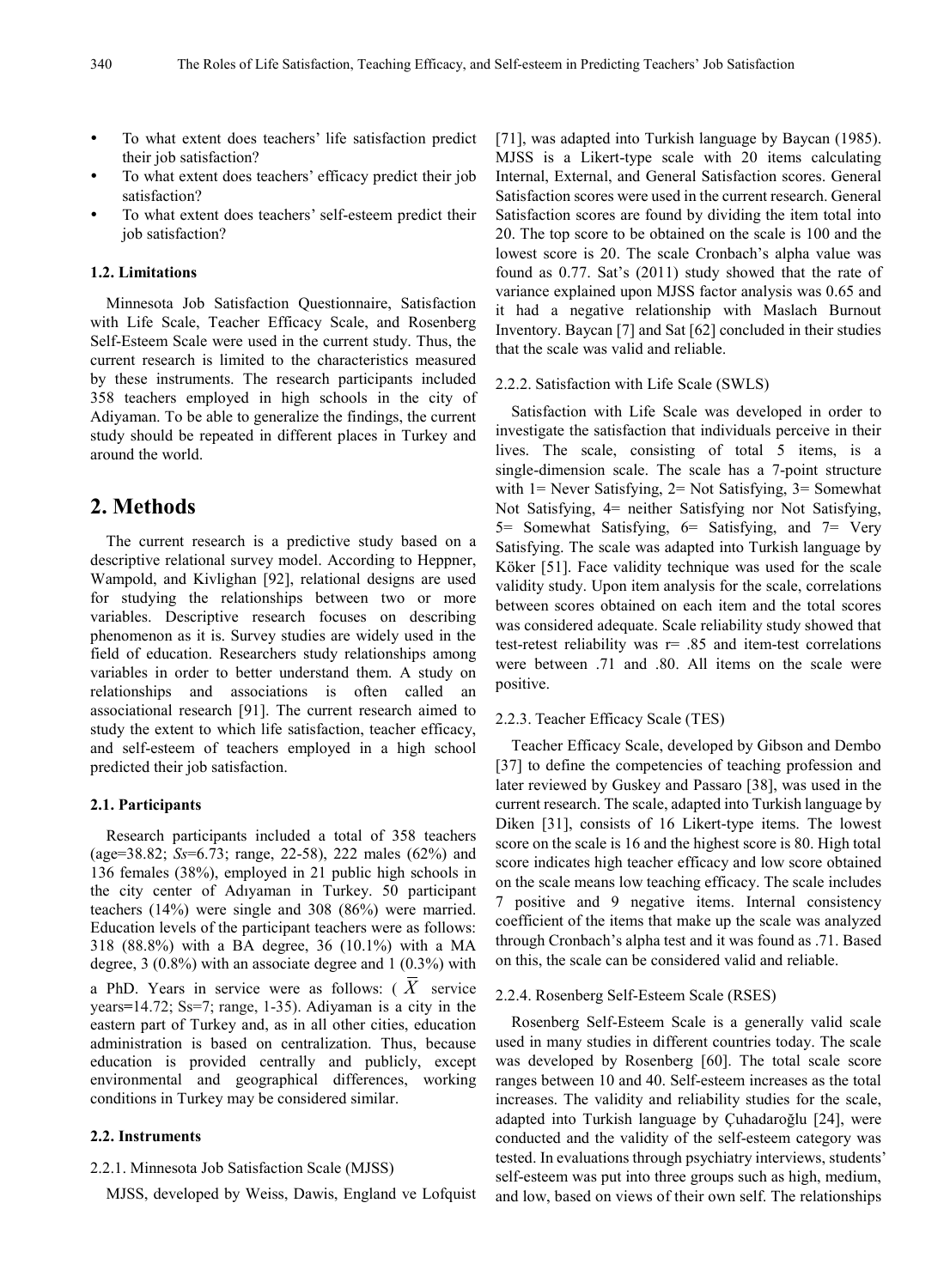between the results of interviews and the self-esteem scale were calculated and the validity ratio was found as .71. It was seen that the scale could be administered on adolescents and adults in groups. The scale, consisting of total 63 items, has 12 sub-dimensions. In the current research, Self-Esteem sub-dimension, with 10 items, was used.

#### 2.2.5. Personal Information Form

PIF was used to collect data associated with personal information in the current research. It contains items to reveal teachers' ages, genders, years in service, and levels of education.

#### **2.3. Data Analysis**

Descriptive analyses, Pearson product-moment correlation, and hierarchical linear multi regression analysis were used in the analyses of quantitative data in the current research. Data analysis was conducted through IBM SPSS 15.0 software. Significance level was set as .05 in order to define whether the difference between the averages was significant.

## **3. Findings**

In this section, findings associated with quantitative dimension of the current research were presented. Some assumptions are required to be made in order to use the *hierarchical linear multi regression analysis* in the current study. According to Kalaycı [44], data should be distributed normally, there should be a linear relationship between the variables, and the average of the error terms must be zero. In addition, there should not be an auto-correlation issue (Durbin-Watson values must be between 1.5 and 2.5) and there should be no multi-covariance among the independent

variables (multi co-linearity – the relationship among more than two variables must not be more than .80). It can be said that data in the current research was distributed normally and when Mahalanobis value, found for the outlying value analysis, was lower than the table value found, it can be said that multi-variable normality assumption was met. Participants with a Mahalanobis value, more than the Chi Square table value, are defined as outliers and can be excluded in the data set. For these operations, a significance level of .001 is recommended to be considered [16].Thus, 8 data with outlying values were excluded in the data set. A review of dispersion traffic among the variables showed a linear relationship, a Durbin-Watson value of 1.96, no auto-correlation issues, and no multi co-variance issues among independent variables. In addition, VIF values were found between 1 and 1.33. Based on that, it can be said that there was no multi linearity issue. In Table 1 below, descriptive statistics and Pearson correlation coefficient values associated with the current research variables are included. Based on that, skewness and kurtosis values ranged between .07 and .68. Data falling between +1 and -1 indicate that there was no significant breach of normality [66].

As can be seen in Table 1, Minnesota Job Satisfaction Scale average was ( $\overline{X}$ =3.26); Satisfaction with Life Scale average was ( $\overline{X}$ =23.45); Teacher Efficacy Scale average was ( $\overline{X}$ =52.22); and Rosenberg Self-Esteem Scale average was ( $\overline{X}$ =31.77). A review of correlation coefficient values showed that there was positive relationships between MJSS and, respectively, SWLS  $(r=.56)$ , TES  $(r=.33)$ , and RSES (r=.28). A positive relationship between SWLS and TES  $(r=.28)$  and RSES  $(r=.37)$  was found. Finally, there was a positive relationship between TES and RSES (r=.43).

**Table 1**. Descriptive Statistics and Pearson Correlation Coefficient Values associated with the Research Variables

| Variables                       |       | Ss   | <b>Skewness</b> | Kurtosis |         |         |         |  |
|---------------------------------|-------|------|-----------------|----------|---------|---------|---------|--|
| 1. Minnesota Job Satisfaction   | 3.26  | .63  | $-48$           |          |         |         |         |  |
| 2. Satisfaction with Life Scale | 23.45 | 6.27 | $-.68$          | $-.05$   | $.56**$ |         |         |  |
| 3. Teacher Efficacy Scale       | 52.22 | 5.49 | .39             |          | $.33**$ | $.28**$ |         |  |
| 4. Rosenberg Self-Esteem Scale  | 31.77 | 4.29 | .09             | $-.67$   | $.36**$ | $37**$  | $.43**$ |  |

N=358, \*\**p*<.01

|  |  |  | Table 2. Results of Stepwise Regression Analysis |  |
|--|--|--|--------------------------------------------------|--|
|--|--|--|--------------------------------------------------|--|

| Dependent<br>Variable | Model | Predictor<br>Variables                                                                | B    | SH <sub>B</sub> | β   |       | F          | R   | $R^2$ | $\triangle R2$ |
|-----------------------|-------|---------------------------------------------------------------------------------------|------|-----------------|-----|-------|------------|-----|-------|----------------|
|                       |       | Constant                                                                              | . 94 | . .             |     | 18.04 |            |     |       |                |
|                       |       | Satisfaction with Life Scale                                                          | .05  | .00             | .56 | 12.76 | $162.99**$ | .56 | .31   | .31            |
|                       |       | Constant                                                                              | .90  | .26             |     | 3.44  |            |     |       |                |
| Job<br>Satisfaction   | ↑     | Satisfaction with Life Scale<br>Teacher Efficacy Scale                                | .02  | .00             | .19 | 4.35  | 95.105**   | .59 | .34   | .34            |
|                       |       | Constant                                                                              | .67  | .27             |     | 2,464 |            |     |       |                |
|                       | 3     | Satisfaction with Life Scale<br>Teacher Efficacy Scale<br>Rosenberg Self-Esteem Scale | .01  | .00             | .11 | 2.37  | $66.12*$   | .59 | .35   | .35            |

\*\*p<.001, \*p<.05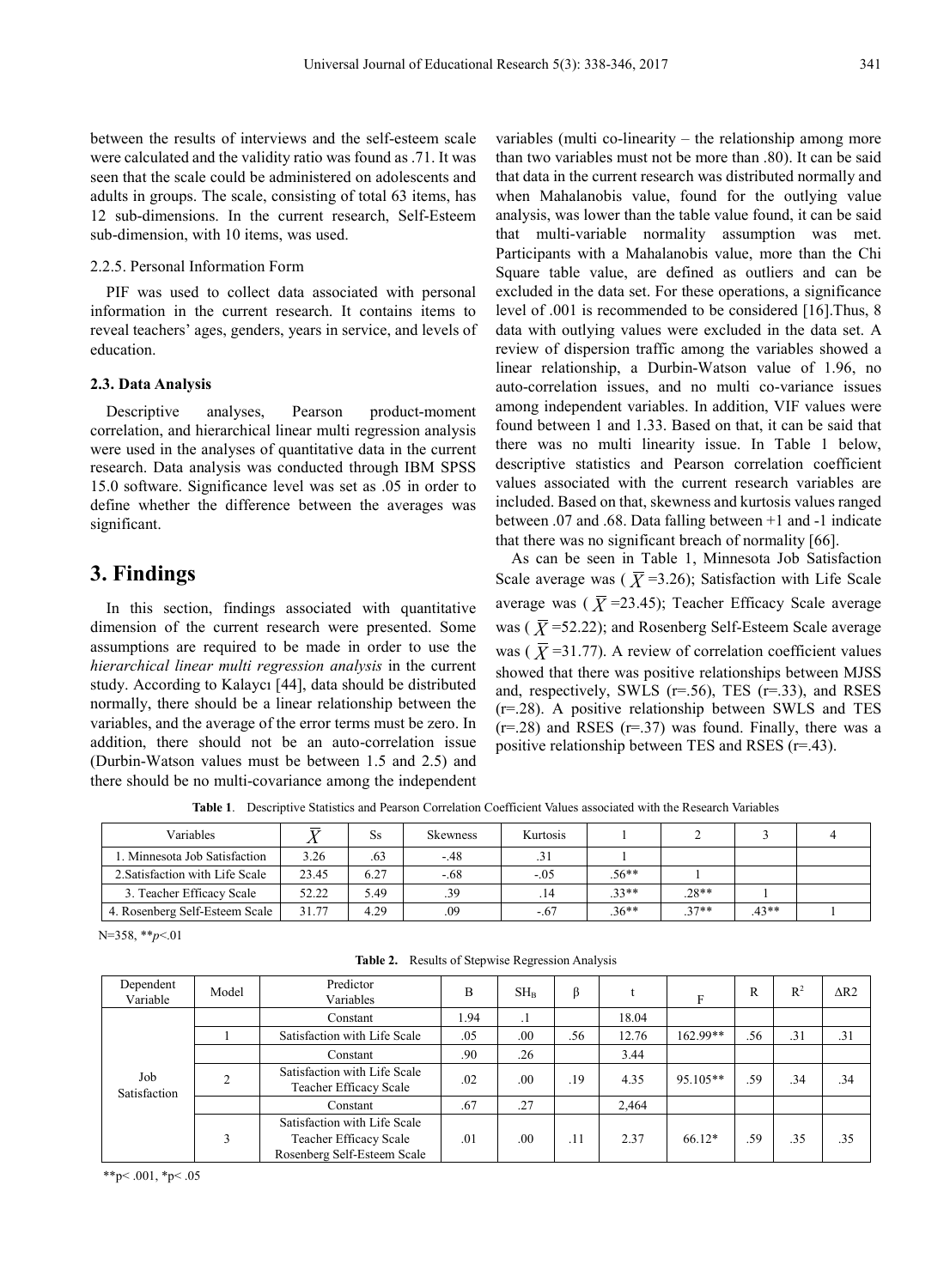A review of Table 2 showed that three different regression models were obtained upon hierarchical multi regression analysis of teachers' scores on Minnesota Job Satisfaction Scale. A review of  $R^2$  values showed that Satisfaction with Life Scale explained 31% of Minnesota Job Satisfaction Scale  $(F_{(1,356)}=162.991**)$ ; this was increased by 34% upon analyzing Teacher Efficacy Scale  $(F_{(2,355)}=95.105**)$  and by 35% upon analyzing Rosenberg Self-Esteem Scale  $(F_{(3,354)}= 66.123**).$ 

## **4. Discussion, Results, and Suggestions**

Three different regression models were obtained upon hierarchical multi regression analysis of scores on Minnesota Job Satisfaction Scale. A review of R2 values, on the other hand, showed that Satisfaction with Life Scale explained 31% of Minnesota Job Satisfaction Scale; this was increased by 34% upon analyzing Teacher Efficacy Scale and by 35% upon including Rosenberg Self-Esteem Scale in the analysis. In similar studies conducted, relationships were found between job satisfaction and personality characteristics [27, 49, 61]. Personal inclination, close relationship, and cultural experiences were reported to be more important in explaining the satisfaction with life [22]. In another similar study, Akgündüz [2] found a positive relationship between job satisfaction and satisfaction with life and self-efficacy. A positive relationship between job satisfaction and life satisfaction was found in similar studies [4, 47, 3, 12, 25]. Gümüş [39], found a positive relationship between job satisfaction, satisfaction with life, and personal achievement, in his study investigating various professions. Based on the studies in relevant literature and the findings of the current research, it can be said that there is a positive relationship between job satisfaction and satisfaction with life. It can also be said that satisfaction with life predicted the job satisfaction because teachers' positive or negative evaluations of their own lives could not be separated from their professional lives. Even though life and profession are considered separate, they both are medium of interpersonal relations. Hence, it can be said that individuals' positive considerations and evaluations (life standards, education levels, socio-economic level, etc.) of their own lives are expected to reflect on their professional lives: both areas are mutually influential. In addition, the teaching profession in Turkey is not attractive due to inadequate salaries and benefits [85]. Also, studies conducted in Turkey indicated that decrease in the prestige of teaching profession became an important factor among others impacting teachers [82, 84]. Döş and Atalmış [83] studied the results of PISA tests conducted to evaluate education qualities in OECD (Organization of Economic Cooperation and Development) countries. In the current research, annual spending per student and teacher salary had a positive relationship with all PISA scores and, also, class size and student-teacher ratio had a negative relationship with these scores. Similarly, Güven [86] stated that teachers' salaries were much less than those in European countries; economic benefits and prestige of the profession in the society were publicly determined because employment in teaching profession was largely provided by the state. The perception of professionality, by professional groups and by the community, in teaching was mostly shaped by inadequate budget allocations for education and the policies of employment. It was also stated that teachers were considered practicing technicians rather than a group of professionals due to limited number and influence, leading to all decisions and applications centrally managed and audited, of non-government professional organizations. Thus, it may be stated that salaries paid, number of students in a class, and social status of the profession, considered to increase the quality of education, may be positively influential on life and job satisfaction.

Another finding of the current research showed that upon including Teacher Efficacy Scale in the analysis, the model increased by 34%. Thus, this indicated that teacher efficacy also affected teachers' job satisfaction. In a study conducted by the Ministry of National Education in 2000s, teacher efficacy domains were categorized under three headings such as specific field knowledge and skills, general world knowledge and skills, and educational and instructional competencies [80]. In another study to support the findings of the current research, Caprara, Barbaranelli, Steca, and Malone [20] found that teacher self-efficacy beliefs influenced job satisfaction and students' academic achievement. In another similar study, Gençtürk and Memiş [36] revealed the relationship between teacher efficacy and the job satisfaction. In another similar research, Buluç and Demir [14] found that teachers' self-efficacy perceptions significantly predicted job satisfaction. In similar studies, teacher efficacy was found to be effective on job satisfaction [58, 19, 50]. Küçükahmet [52] reported that personal characteristics, academic competency, general world knowledge, professional attitudes, and professional competence were significant for teacher efficacy. Studies in the relevant literature seem to support the findings of the current research. Hence, it can be said that teachers' consideration of themselves as academically adequate (personal characteristics, academic and professional competencies, world knowledge, etc.) may positively influence their job satisfaction. Therefore, when increasing teachers' job satisfaction, personal characteristics, attitudes toward the teaching profession and professional competence within teacher efficacy can be considered significant. Similarly, Karabıyık and Korumaz [81] found a positive relationship between teacher efficacy and job satisfaction in their study conducted in Turkey. They stated that teacher preparation policies needed to be reviewed as the student-teacher ratio in Turkey was larger than that in EU countries [90]. Hence, teacher efficacy affecting job satisfaction was found in various studies.

Another finding of the current research showed that the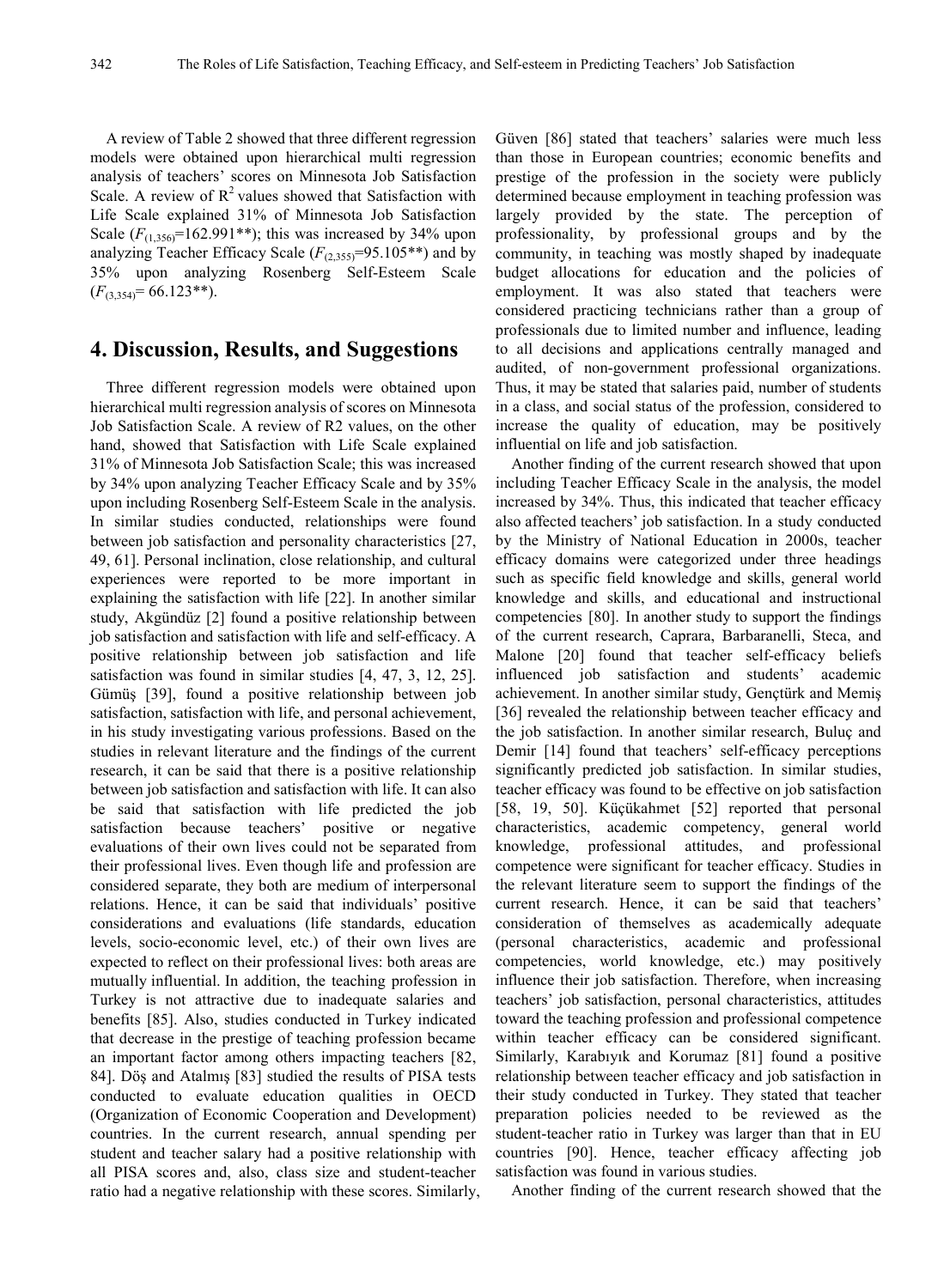model increased by 35% upon including Rosenberg Self-Esteem Scale in the analysis. Teachers with high self-esteem can be said to have positive job satisfaction. In similar studies, employees with high self-esteem were found to have high job satisfaction [43, 10, 11, 57, 40]. Thus those studies conducted support the findings of the current research. Respect by the professional or social environments (spouse, friend, student, administrator, politician, etc.) toward teachers is considered important for them to be able to develop high self-esteem. It is also thought that teachers' prestige, status, income, in connection with profession, and their attitudes toward the profession may affect the self-esteem. It can also be said that low levels of self-esteem may lead to experiences of dissatisfaction in the profession for the teachers. Hence, studies conducted in Turkey indicated that teachers thought that their salaries were inadequate and included inadequate salaries among stress factors [87]. Similarly, it was reported that school administrators' attitudes led to stress in teachers [87] and created problems [89]. Also, it was stated that both education budget and schooling rates were lower than those in EU countries and the class sizes were larger than those in EU schools [90]. Thus, it may be expected that all those factors (salary, administrators' attitudes, large class sizes) may reduce teachers' self-esteem and impact job satisfaction.

Based on the findings of the current research, it can be said that satisfactions with life, teacher efficacy, and self-esteem have important roles in teachers' job satisfaction. Thus, in order for teachers to be more successful in their professions and to have high levels of job satisfaction, studies (psycho-educational group activities, psychological counseling, in-service training, etc.) to increase their positive perceptions of life can be recommended. As teachers also need to keep up with the changes and developments of teacher efficacy in this age, practicing and pre-service teacher efficacy (personal characteristics, professional attitude, academic skills, etc.) can be reviewed, keeping students' academic needs in mind. In addition, it is thought that, first of all, increasing or improving the prestige (pay and attitudes of administrators, bureaucrats, etc. toward teaching profession) of teaching profession is needed in order for teacher self-esteem to be improved.

Finally, the current research has the following limitations: the current study was conducted with teachers employed in public high schools in Adıyaman. Thus, it is not generalizable to teachers overall. In future studies, with teachers on various education levels, the role of socio-demographic (school type, year in service, city, teaching load, class size, etc.) variables in job satisfaction can be investigated.

# **REFERENCES**

[1] Akar, E. (2007). İlköğretim sosyal bilgiler öğretmenliği son

sınıf öğrencilerinin öğretmenlik mesleğine verdikleri değer ve mesleki yeterlilikleri. [*The value that the students of primary school social sciences teaching department have for teaching profession and their professional adequecy (Uşak example)*] Unpublished Master Thesis, Afyon Kocatepe University, Institute of Social Sciences, Afyon.

- [2] Akgündüz, Y. (2013). Konaklama işletmelerinde iş doyumu, yaşam doyumu ve öz yeterlilik arasındaki ilişkinin analizi, **[**Analysis of relationshıp between job satisfaction, life satisfaction, and self-efficacy in hospitality business] *Celal Bayar Üniversitesi Sosyal Bilimler Dergisi,* 11 (1), *180-204.*
- [3] Altınkılıç, Ş. (2008*). Okul öncesi öğretmenlerinin iş ve yaşam doyumlarının incelenmesi*. Unpublished Master Thesis Yeditepe University, Institute of Social Sciences**,** İstanbul.
- [4] Avşaroğlu, S., Deniz, M.E. & Kahraman, A. (2005).Teknik öğretmenlerde yaşam doyumu iş doyumu ve mesleki tükenmişlik düzeylerinin incelenmesi. *Selçuk Üniversitesi Sosyal Bilimler Enstitüsü Dergisi*, 14, 115-129.
- [5] Balkar, H. (2009). *Okulöncesi öğretmenliği anabilim dalı öğretim elemanlarının benlik saygıları, iş doyum ve tükenmişlik düzeyleri arasındaki ilişkinin bazı değişkenler açısından incelenmesi, [The analysis from the aspect of some variables towardsthe relationship between self-respect, work satisfaction and burnout levels of preschool academic staff department instructor],* Unpublished Master Thesis Adnan Menderes University, Institute of Social Sciences, Aydın.
- [6] Bandura, A. (1989). Human agency in social cognitive theory. *American Psychologist*, 44, 1175-1184.
- [7] Bartoletti, B. B. (2006). *Effectiveness of Mruk's self-esteem change program on psychological and physiological measures of well-being.* Unpublished Doctoral Dissertation. Marywood University. Scranton.
- [8] Baycan, A. (1985). *An analysis of the several aspects of job satisfaction between different occupational groups.*  Unpublished Doctoral Thesis, Boğaziçi University, Institute of Social Sciences, İstanbul.
- [9] Bielicki, S. M. (2014). Novıce, Rural New York State Teacher Perceptions Of Their Classroom Management And How These Perceptions Affect Their Job Satisfaction AndRetentıon.http://digitalcommons.liberty.edu/cgi/viewcon tent.cgi?article=2014&context=doctoral
- [10] Bono, J. E., & Judge, T. A. (2003). Core self-evaluations: A review of the trait and its role in job satisfaction and job performance. *European Journal of Personality,* 17, 5-18.
- [11] Erbil, Ö. & Bostan, N. (2004). Ebe ve hemşirelerde iş doyumu, benlik saygısı ve etkileyen faktörler, *Atatürk Üniversitesi Hemşirelik Yüksekokulu Dergisi,* 7( 3), 56-66.
- [12] Braynt, R. M. & Constantine, M.G. (2006). Multiple role balance, job satisfaction and life satisfaction in women school counselors, *Professional School Counseling, 9* (4), 265-271.
- [13] Brough, P. (2004). Comparing the influence of traumatic and organizational stressors on the psychological health of police, fire, and ambulance officers. *International Journal of Stress Management*, *11*(3), 227-244.
- [14] Buluç, B. & Demir, S. (2015). İlk ve ortaokul öğretmenlerinin öz-yeterlik algıları ile iş doyumları arasındaki ilişki, [The Relationship between job satisfaction and self efficacy based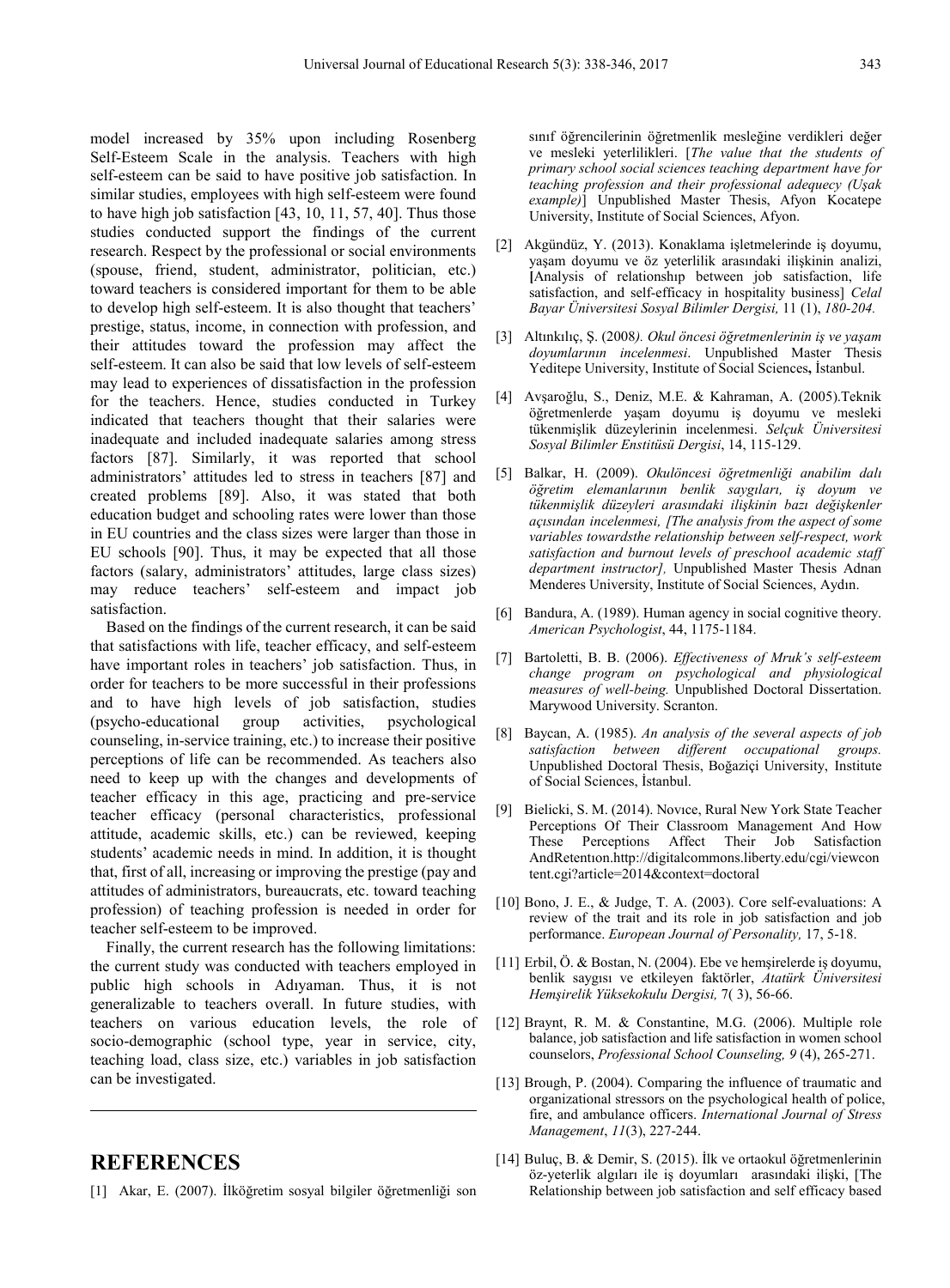on elementary and middle school teacher's Perceptions], *Ahi Evran Üniversitesi Kırşehir Eğitim Fakültesi Dergisi*, 16 (1),289-308.

- [15] Bümen, N.T. & Ercan-Özaydın, T. (2013). Adaylıktan göreve öğretmen özyeterliği ve öğretmenlik mesleğine yönelik tutumlardaki değişimler, [Changes on teacher self-efficacy and attitudes towards teaching profession from candidacy to induction], *Education and Science,* 38 (169), 109-125.
- [16] Büyüköztürk, Ş.(2004). *Sosyal bilimler için veri analizi el kitabı [Handbook of data analysis for social sciences]*  4.Baskı, Ankara: Pegem A Yayıncılık.
- [17] Boke, K & Nalla, M. K. (2009). Police organizational culture and job satisfaction: A comparison of law enforcement officers' perceptions in two Midwestern states in the U. S. *Journal of Criminal Justice and Security*, *1*, 55-73.
- [18] Castle, T. L. (2008). Satisfied in the jail?: Exploring the predictors of job satisfaction among jail officers. *Criminal Justice Review*, *33*(1), 48-63.
- [19] Caprara, G. V., Barbaranelli, C., Borgogni, L., & Steca, P. (2003). Efficacy beliefs as determinants of teachers' job satisfaction. *Journal of Educational Psychology*, *95*(4), 821.
- [20] Caprara, G. V., Barbaranelli, C., Steca, P., & Malone, P. S. (2006). Teachers' self-efficacy beliefs as determinants of job satisfaction and students' academic achievement: A study at the school level, *Journal of School Psychology*, *44*(6), 473-490.
- [21] Coleman, J., & Hendry, L. (1990). *The Nature Of Adolescence.*  (Second Edit.)*.* London: Routledge.
- [22] Çeçen, A. R. (2008). Üniversite öğrencilerinde yaşam doyumunu yordamda bireysel bütünlük (tutarlılık) duygusu, aile bütünlük duygusu ve benlik saygısı. [Sense of coherence, family sense of coherence and self-esteem in predicting life satisfaction among university students] *Eğitimde Kuram ve Uygulama.* 4(1), 19-30.
- [23] Coopersmith, S. (1967). *The Antecedents Of Self-Esteem.* San Francisco: W. H. Freeman & Co.
- [24] Çuhadaroğlu, F. (1986). *Adölesanlarda benlik saygisi,* Unpublished Master Thesis, Hacettepe University Faculty of Medicine, Ankara.
- [25] Dağdelen, M. (2008). *Üretim ve hizmet sektöründe çalışan işçilerde ruhsal sağlık düzeyi, ruhsal belirti dağılımı, algılanan sağlık, iş doyumu, yaşam doyumu ve sosyo-demografik özelliklerinin Karşılaştırılması* [*The comparison of mental health level, distribution of mental signs, perceived health, occupational satisfaction, life satisfaction and sociodemographic characteristics among workers of production and service industries*]*,* Unpublished Master Thesis, İnönü University, Faculty of Medicine, Malatya.
- [26] De Cuyper, N. & De Witte, H. (2006). The impact of job insecurity and contract type on attitudes, well-being and behavioural reports: A psychological contract perspective. *Journal of Occupational and Organizational Psychology*, 79, 395–409.
- [27] Demirkan, S. (2006). *Özel sektördeki yöneticilerin ve çalışanların bağlanma stilleri, kontrol odağı, iş doyumu ve beş faktör kişilik özelliklerinin araştırılması* [*Investigate*

*private sector managers and workers? attachment styles, locus of control, job satisfaction and big five personality traits*] Unpublished Master Thesis Ankara University, Institute of Social Sciences, Ankara

- [28] Demirtaş, H., Cömert, M. & Özer, N. (2011) Öğretmen adaylarının özyeterlik inançları ve öğretmenlik mesleğine ilişkin tutumları, [Pre-service teachers' self-efficacy beliefs and attitudes towards profession] *Education and Science,* 36(159), 96-111.
- [29] Diener, E. (1984). Subjective well-being. *Psychological Bulletin,* 95(3), 542-575.
- [30] Diener, E., Emmons, R. A., Larsen, R. J. & Griffin, S. (1985). The satisfaction with life scale. *Journal of Personality Assessment,* 49(19), 71-75.
- [31] Diken, H, İ. (2004). Öğretmen Yeterlik Ölçeği Türkçe Uyarlaması, Geçerlik ve Güvenirlik Çalışması. *Eurasian Journal of Educational Research*, 16, 102-112.
- [32] Dowler, K. (2005). Job satisfaction, burnout, and perception of unfair treatment: The relationship between race and police work. *Police Quarterly*, *8*(4), 476–489.
- [33] Duy, B., & Yıldız, M. A. (2014). Farklı zorbalık konumunda olmak empatik eğilim ve yaşam doyumu bağlamında bir fark yaratır mı? [Does being in a different bully status make a difference regarding empathy and life satisfaction? ], *Mersin Üniversitesi Eğitim Fakültesi Dergisi, 10*(3), 31-47.
- [34] Evans, S., Huxley, P., Gately, C., Webber, M., Mears, A., Pajak, S., Medina, J., Kendall, T. & Katona, C. (2006). Mental health, burnout and job satisfaction among mental health social workers in England and Wales. *British Journal of Psychiatry,* 188, 75–80.
- [35] Gamsız, Ş.,Yazıcı, H. & Altun, F., (2013). Öğretmenlerde a tipi kişilik, stres kaynakları, öz yeterlik ve iş doyumu, [Type a personality, stress resources, self-efficacy and job satisfaction among teachers] *Turkish Studies, 8 (8),* 1475-1488.
- [36] Gençtürk, A. & Memiş, A. (2010). İlköğretim okulu öğretmenlerinin öz-yeterlik algıları ve iş doyumlarının demografik faktörler açısından incelenmesi, [An investigation of primary school teachers' teacher efficacy and job satisfaction in terms of demographic factors] *İlköğretim Online*, 9(3), 1037-1054.
- [37] Gibson, S. & Dembo, M. H. (1984). Teacher efficacy: a construct validation, Journal of Educational Psychology, 76(4), 569–582.
- [38] Guskey, T. R., & Passaro, P. D. (1994). Teacher efficacy: A study of construct dimension. *American Educational Research Journal,* 31, 627-643.
- [39] Gümüş, H. (2006). *Farklı mesleklerde çalışanların iş ve yaşam doyumlarının tükenmişlik düzeyleri açısından karşılaştırılması* [*The comparison of work and life satistifaction of people from varies professions in terms of burnout levels*] Unpublished Doctoral Dissertation. Atatürk University Institute of Social Sciences Erzurum.
- [40] Gürbüz, S., Erkuş, A. & Sığrı, Ü. (2010). İş tatmini ve iş performansının yeni öncülü: temel benlik değerlendirmesi [A new antecedent of job performance and job satisfaction: core self-evaluation] *Sosyal ve Beşeri Bilimler Dergisi,* 2( 1), 1309 -8012.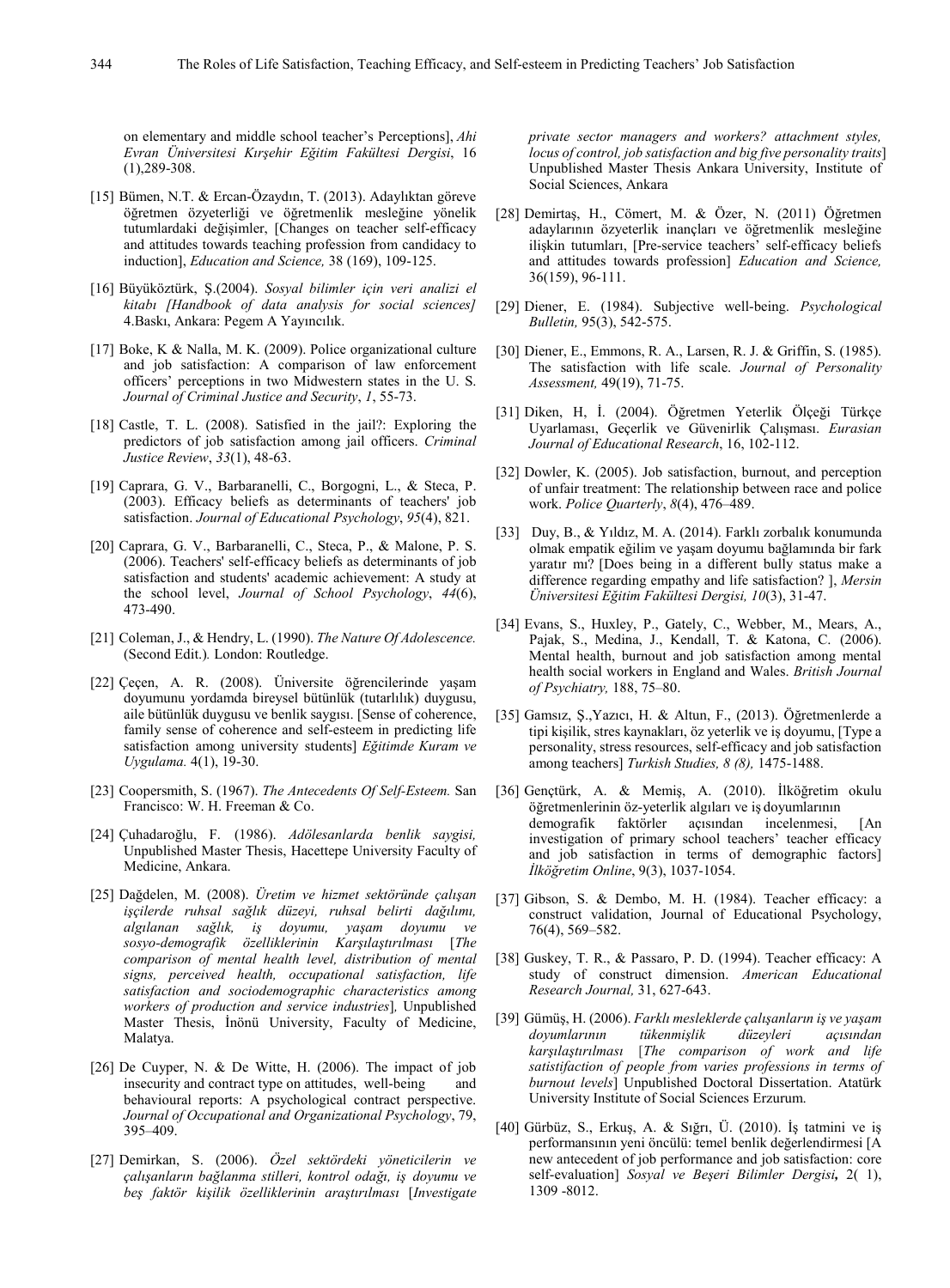- [41] Hacıömeroğlu, G. & Taşkın, Ç. Ş. (2010). Sınıf öğretmeni adaylarının matematik öğretimi yeterlik inancı [Elementary preservice teachers' mathematics teaching efficacy belief] *Uludağ Üniversitesi Eğitim Fakültesi Dergisi,* 23 (2), 539-555.
- [42] Heller, D., Judge, T. A. & Watson, D. (2002). The confounding role of personality and trait affectivity in the relationship between job and life satisfaction. *Journal of Organizational Behaviour, 23*, 815-835*.*
- [43] Howell, R.D., Bellenger, D.N. & Wilcox, J.B. (1987). Self-esteem, role stress and job satisfaction among marketing managers, *Journal of Business Research,* 15, 71-85.
- [44] Kalaycı, Ş. (2008). *SPSS uygulamalı çok değişkenli istatistik teknikleri,* 3.Baskı, Asil Yayın Dağıtım, İstanbul.
- [45] Kaya, B. (2009). Sosyal bilgiler öğretmen adaylarinin transferin öğretimi ile ilgili özyeterlik düzeylerinin çeşitli değişkenler açisindan incelenmesi. [Examining the self-efficacy levels of preservice teachers' on teaching transfer in terms of various parameters] *Selçuk Üniversitesi Ahmet Keleşoğlu Eğitim Fakültesi Dergisi,* 27, 99-119.
- [46] Karaırmak, Ö. (2007). *Investigation of personal qualities contributing to psychological resilience among earthquake survivors: A model testing study.* Unpublished Doctoral Dissertation. Middle East Technical University Ankara.
- [47] Keser. A. (2005). İş doyumu ve yaşam doyumu ilişkisi, *Çalışma ve Toplum,* 4, 77‐96.
- [48] Kohan, A. & O'Connor, B. P. (2002). Police officer job satisfaction in relation to mood, well-being, and alcohol consumption. *The Journal of Psychology*, *136*(3), 307-318.
- [49] Kınık, S. (2007). *Kişilik özellikleri ile iş doyumu arasındaki ilişkinin incelenmesi [The relationship between personality traits and job satisfaction as perceived by bank employees]*  Unpublished Master Thesis, Eskişehir Osmangazi University, Institute of Social Sciences, Eskişehir.
- [50] Klassen, R. M., & Chiu, M. M. (2010). Effects on teachers' self-efficacy and job satisfaction: Teacher gender, years of experience, and job stress. *Journal of Educational Psychology*, *102,* 741–756.
- [51] Köker, S. (1991). *Normal ve sorunlu ergenlerin yaşam doyumu düzeylerinin karşılaştırılması*. Unpublished Master Thesis, Ankara University, Institute of Social Sciences,, Ankara.
- [52] Küçükahmet, L. (2000). *Öğretmenlik Mesleğine Giriş.* Ankara: Nobel Yayınları.
- [53] Locke, E. A. (1976). The nature and causes of job satisfaction. M. D. Dunnette (Ed.), *Handbook of Industrial and Organizational Psychology* içinde (ss. 1297-1343). Chicago: Rand McNally.
- [54] Lucas, R. E., Diener, E., & Suh, E. (1996). Discriminant validity of well-being measures. *Journal of Personality and Social Psychology*, *71,* 616–628.
- [55] Meziroğlu, M. (2005). *Sınıf ve branş öğretmenlerinin iş doyum düzeylerinin ölçülmesi, [Measurement of primary school teachers and junior high school teachers' job satisfaction]* Unpublished Master Thesis, Zonguldak Karaelmas University, Institute of Social Sciences, Zonguldak.
- [56] Pernice, R. & Long, N. (1996). Long-term unemployment, employment attitudes and mental health, *Australian Journal of Social Issues*, 31, 311–326.
- [57] Piccolo, R.F., Judge, T.A., Takahashi, K., Watanabe, N. & Locke, E.A. (2005) Core self-evaluations in Japan: relative effects on job satisfaction, life satisfaction, and happiness, *Journal of organizational Behavior,* 26 (8), 965-984.
- [58] Prussia, G. E., Anderson, J. S., & Manz, C. C. (1998). Self-leadership and performance outcomes: The mediating influence of self-efficacy. *Journal of Organizational Behavior*, *19* (5), 523-538.
- [59] Recepoğlu, E. (2013). Öğretmen adaylarının yaşam doyumları ile öğretmenlik mesleğine ilişkin tutumları arasındaki ilişkinin incelenmesi [Analyzing the relationship between prospective teachers' life satisfaction and attitudes concerning teaching profession] *Hacettepe Üniversitesi Eğitim Fakültesi Dergisi Özel Sayı* (1), 311-326.
- [60] Rosenberg, M. (1965). *Society and the adolescent self-image*. Princeton, New Jersey: Princeton University Press.
- [61] Sarı, S. (2011). *Çalışanların kişilik özellikleri ile iş doyumu arasındaki ilişkiler [The personality characteristics of employees relations between job satisfactions: A case of the banking sector Antalya staff]* Unpublished Master Thesis, Adnan Menderes University, Institute of Social Sciences, Aydın.
- [62] Sat, S. (2011). Örgütsel ve bireysel özellikler açısından iş doyumu ile tükenmişlik düzeyi arasındaki ilişki: Alanya'da banka çalışanları üzerinde bir inceleme [*The relationship between burnout and job satisfaction in terms of organizational level and personel characteristics: A study of banking professionals in Alanya*] Unpublished Master Thesis, Çukurova University, Institute of Social Sciences Adana.
- [63] Schütz, A. (1998). Coping with treats to self-esteem: The differing patterns of subjects with high versus low trait self-esteem in first-person accounts. *European Journal of Personality, 12*, 169-186.
- [64] Spector, P. E. (1997). Job satisfaction: Application, assessment, causes, and consequences. Thousand Oaks, CA: SAGE Publications.
- [65] Sung-Mook, H. & Giannakopoulos, E. (1994). The relationship of satisfaction with life to personality characteristics. *Journal of Psychology Interdisciplinary & Applied, 128*(5), 547-555.
- [66] Tabachnick, B. G., & Fidell, L. S. (2013). *Using multivariate statistics* (6th ed.). Boston: Pearson.
- [67] Telef, B.B. (2011). Öğretmenlerin öz-yeterlikleri, iş doyumları, yaşam doyumları ve tükenmişliklerinin incelenmesi. [*The study of teachers' self-efficacy, job satisfaction, life satisfaction and burnout]Elementary Education Online,* 10(1), 91-108,
- [68] Tschannen-Moran, M. & Woolfolk-Hoy, A. (2001). Teacher efficacy: Capturing an elusive construct. *Teaching and Teacher Education,* 17, 783–805.
- [69] Tunacan, S. (2005). *Beykoz İlçesindeki Lise Öğretmenlerinin İş Doyumunu Etkileyen Faktörler*, Unpublished Master Thesis, Yeditepe University, Institute of Social Sciences, İstanbul.